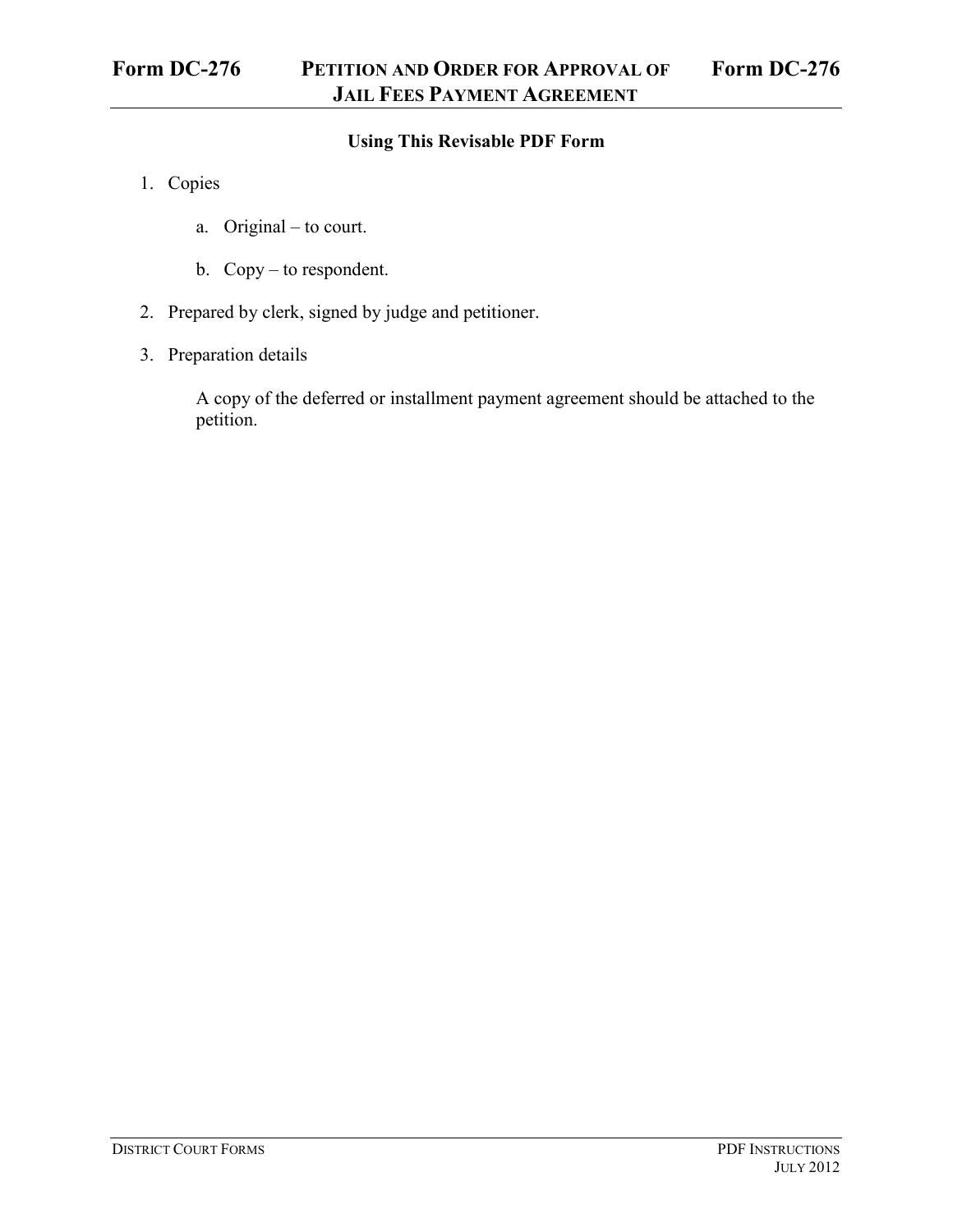### PETITION AND ORDER FOR APPROVAL OF JAIL FEES PAYMENT AGREEMENT

| Case No. |  |
|----------|--|

| <b>Commonwealth of Virginia</b> | VA. CODE §§ 46.2-320.2, 53.1-127 |
|---------------------------------|----------------------------------|

|                                                                                                                                                                                                                                                                                                                                                                                             |                         | <b>HEARING DATE:</b>       |
|---------------------------------------------------------------------------------------------------------------------------------------------------------------------------------------------------------------------------------------------------------------------------------------------------------------------------------------------------------------------------------------------|-------------------------|----------------------------|
| General District Court                                                                                                                                                                                                                                                                                                                                                                      |                         |                            |
|                                                                                                                                                                                                                                                                                                                                                                                             |                         |                            |
|                                                                                                                                                                                                                                                                                                                                                                                             | <b>ADDRESS OF COURT</b> |                            |
| 5                                                                                                                                                                                                                                                                                                                                                                                           | V.                      | 8                          |
| <b>PETITIONER</b>                                                                                                                                                                                                                                                                                                                                                                           |                         | <b>RESPONDENT</b>          |
| 6<br><b>ADDRESS</b>                                                                                                                                                                                                                                                                                                                                                                         |                         | <u>9</u><br><b>ADDRESS</b> |
|                                                                                                                                                                                                                                                                                                                                                                                             |                         |                            |
| <b>TELEPHONE NUMBER</b>                                                                                                                                                                                                                                                                                                                                                                     |                         |                            |
| Petitioner respectfully requests that this court, pursuant to Virginia Code § 53.1-127.3, approve the deferred or installment<br>payment agreement established by the petitioner, as the respondent is unable to pay in full the jail fees owed to the<br>petitioner pursuant to Virginia Code § 53.1-131.3. A copy of the deferred or installment payment agreement is attached<br>hereto. |                         |                            |
| 10                                                                                                                                                                                                                                                                                                                                                                                          |                         |                            |
| <b>DATE</b>                                                                                                                                                                                                                                                                                                                                                                                 |                         | <b>PETITIONER</b>          |
| Respondent [] agrees [] does not agree with the deferred or installment payment agreement.                                                                                                                                                                                                                                                                                                  |                         |                            |
|                                                                                                                                                                                                                                                                                                                                                                                             |                         | 14                         |
| <b>DATE</b>                                                                                                                                                                                                                                                                                                                                                                                 |                         | <b>RESPONDENT</b>          |
| <b>I NOTICE OF HEARING (CLERK USE ONLY)</b><br>$TO:$                                                                                                                                                                                                                                                                                                                                        |                         |                            |
| <b>RESPONDENT</b>                                                                                                                                                                                                                                                                                                                                                                           |                         |                            |
|                                                                                                                                                                                                                                                                                                                                                                                             |                         |                            |
|                                                                                                                                                                                                                                                                                                                                                                                             |                         | HEARING DATE AND TIME      |
| <b>DATE</b>                                                                                                                                                                                                                                                                                                                                                                                 | [ ] CLERK               | [ ] DEPUTY CLERK           |
|                                                                                                                                                                                                                                                                                                                                                                                             |                         |                            |
|                                                                                                                                                                                                                                                                                                                                                                                             | <b>DATE</b>             | <b>INITIALS</b>            |
|                                                                                                                                                                                                                                                                                                                                                                                             |                         |                            |
|                                                                                                                                                                                                                                                                                                                                                                                             | <b>ORDER</b>            |                            |
| The court grants the petition, and the deferred or installment payment agreement for fees owed to the petitioner<br>pursuant to Virginia Code § 53.1-131.3 is                                                                                                                                                                                                                               |                         |                            |
| [ ] approved as submitted.                                                                                                                                                                                                                                                                                                                                                                  |                         |                            |
|                                                                                                                                                                                                                                                                                                                                                                                             |                         |                            |
|                                                                                                                                                                                                                                                                                                                                                                                             |                         |                            |
|                                                                                                                                                                                                                                                                                                                                                                                             |                         |                            |
|                                                                                                                                                                                                                                                                                                                                                                                             |                         |                            |

suspension of respondent's privilege to operate a motor vehicle pursuant to Virginia Code § 46.2-320.2.

[ ] Petition denied.

15

16

[ ] Petition dismissed.

 $\mathop{\mathrm{DATE}}$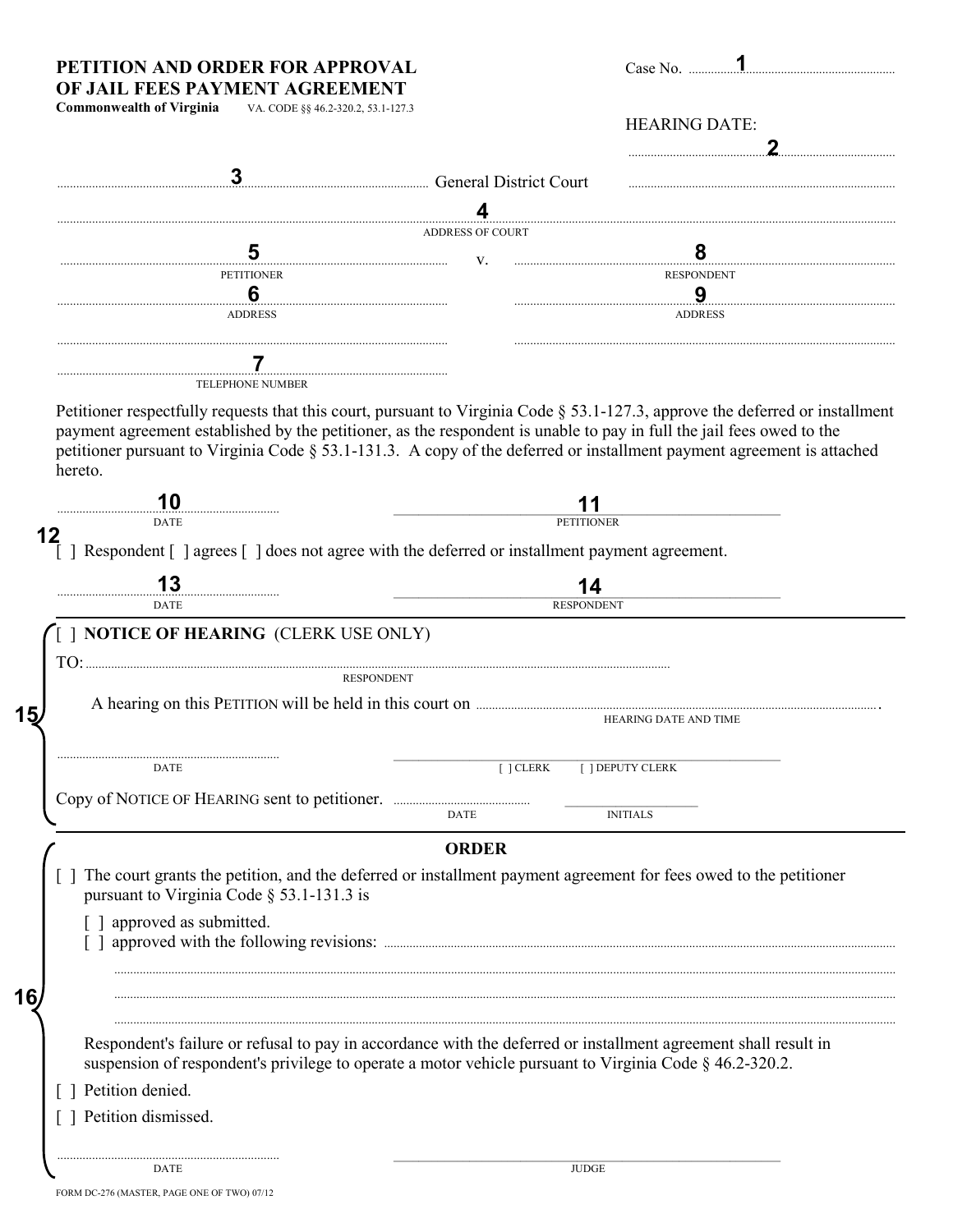# **Data Elements,** *page one*

- 1. Court case number.
- 2. Hearing date and time.
- 3. Court jurisdiction.
- 4. Court street address.
- 5. Name of petitioner.
- 6. Address of petitioner.
- 7. Telephone number of petitioner.
- 8. Name of respondent.
- 9. Address of respondent.
- 10. Date signed by petitioner.
- 11. Signature of petitioner.
- 12. Check appropriate box to indicate if respondent agrees with the deferred or installment payment agreement.
- 13. Date signed by respondent.
- 14. Signature of respondent.
- 15. To be completed and signed by clerk, if a hearing will be held.
- 16. To be completed and signed by judge.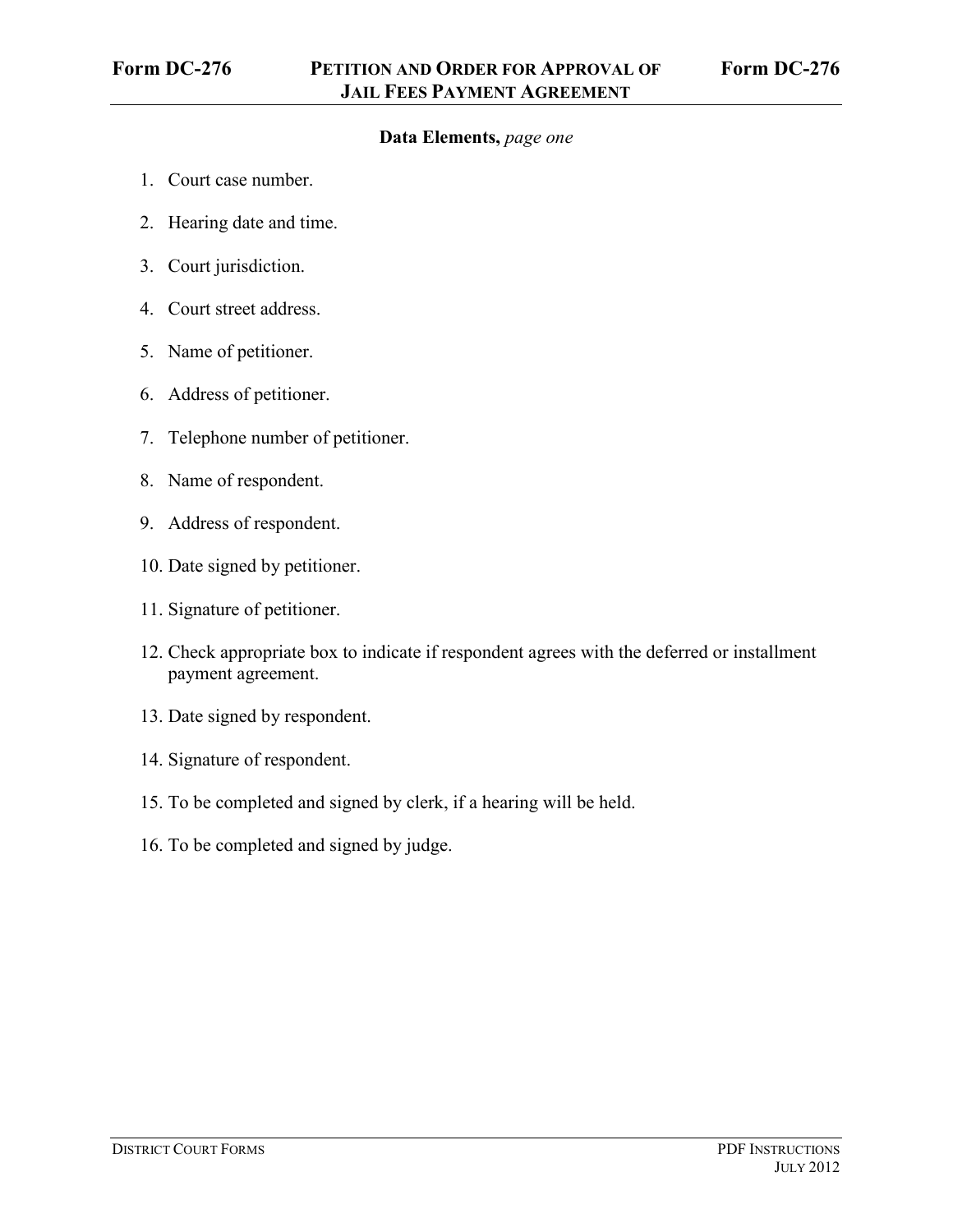| Case No. |  |  |  |  |  |
|----------|--|--|--|--|--|
|          |  |  |  |  |  |

**1**

Case No. ....................................................................

| 5 | Personal Service                                                                                                                                                                                                                                                                                                                                        |
|---|---------------------------------------------------------------------------------------------------------------------------------------------------------------------------------------------------------------------------------------------------------------------------------------------------------------------------------------------------------|
|   | Being unable to make personal service, a copy was delivered in the following manner:<br>$\lceil$ Delivered to family member (not temporary sojourner or guest) age 16 or older at<br>usual place of abode of party named above after giving information of its purport.<br>List name, age of recipient, and relation of recipient to party named above. |
| 6 | Posted on front door or such other door as appears to be the main entrance of<br>usual place of abode, address listed above. (Other authorized recipient not<br>found.)                                                                                                                                                                                 |
|   | Served on the Secretary of the Commonwealth                                                                                                                                                                                                                                                                                                             |
|   | Not found<br><b>SERVING OFFICER</b>                                                                                                                                                                                                                                                                                                                     |
|   | 10<br>for<br><b>DATE</b>                                                                                                                                                                                                                                                                                                                                |

#### **RETURNS: The respondent was served according to law, as indicated below, unless not found.**